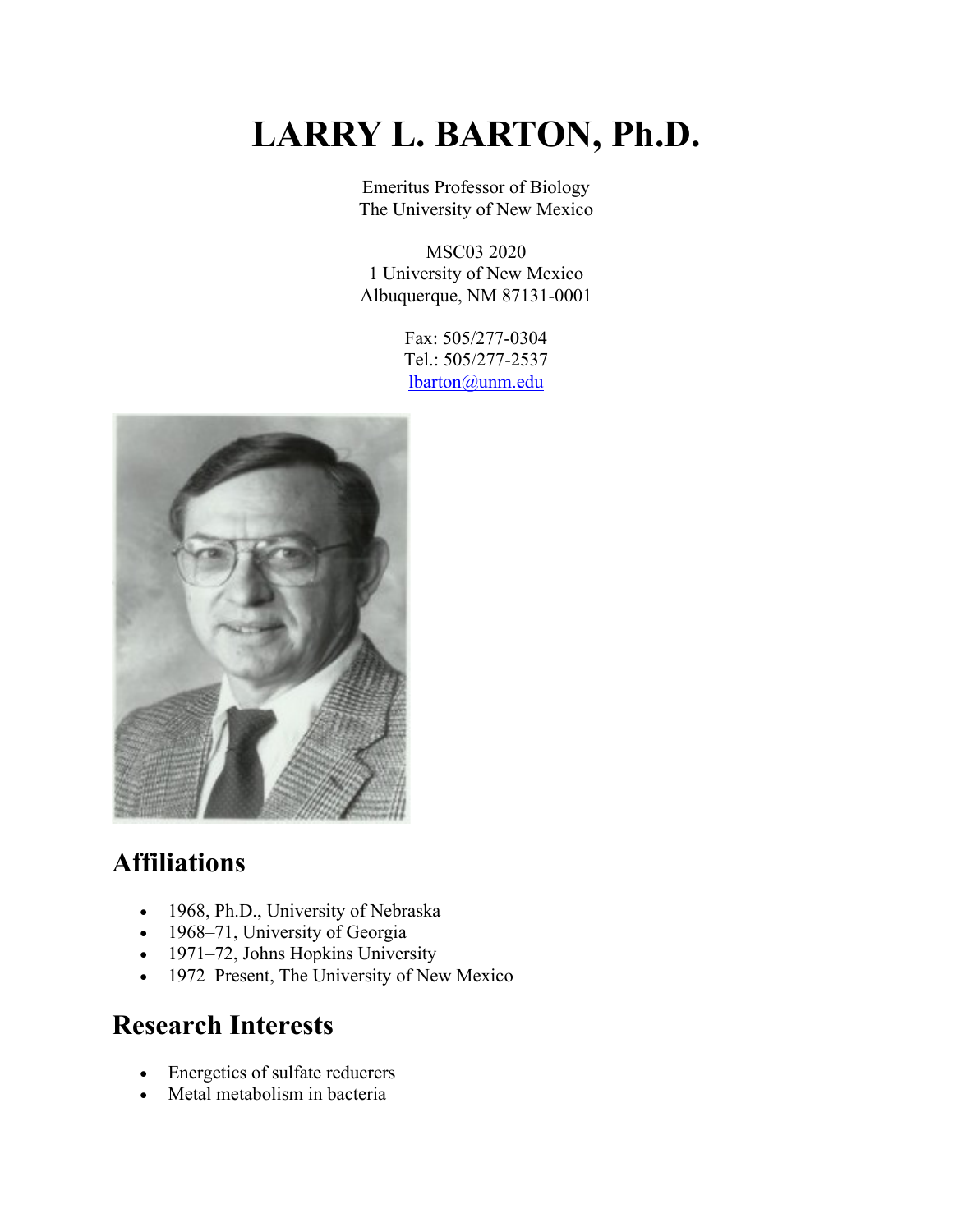- Physiology of bacteria
- Iron uptake in plant-microbe systems

#### **Books Published**

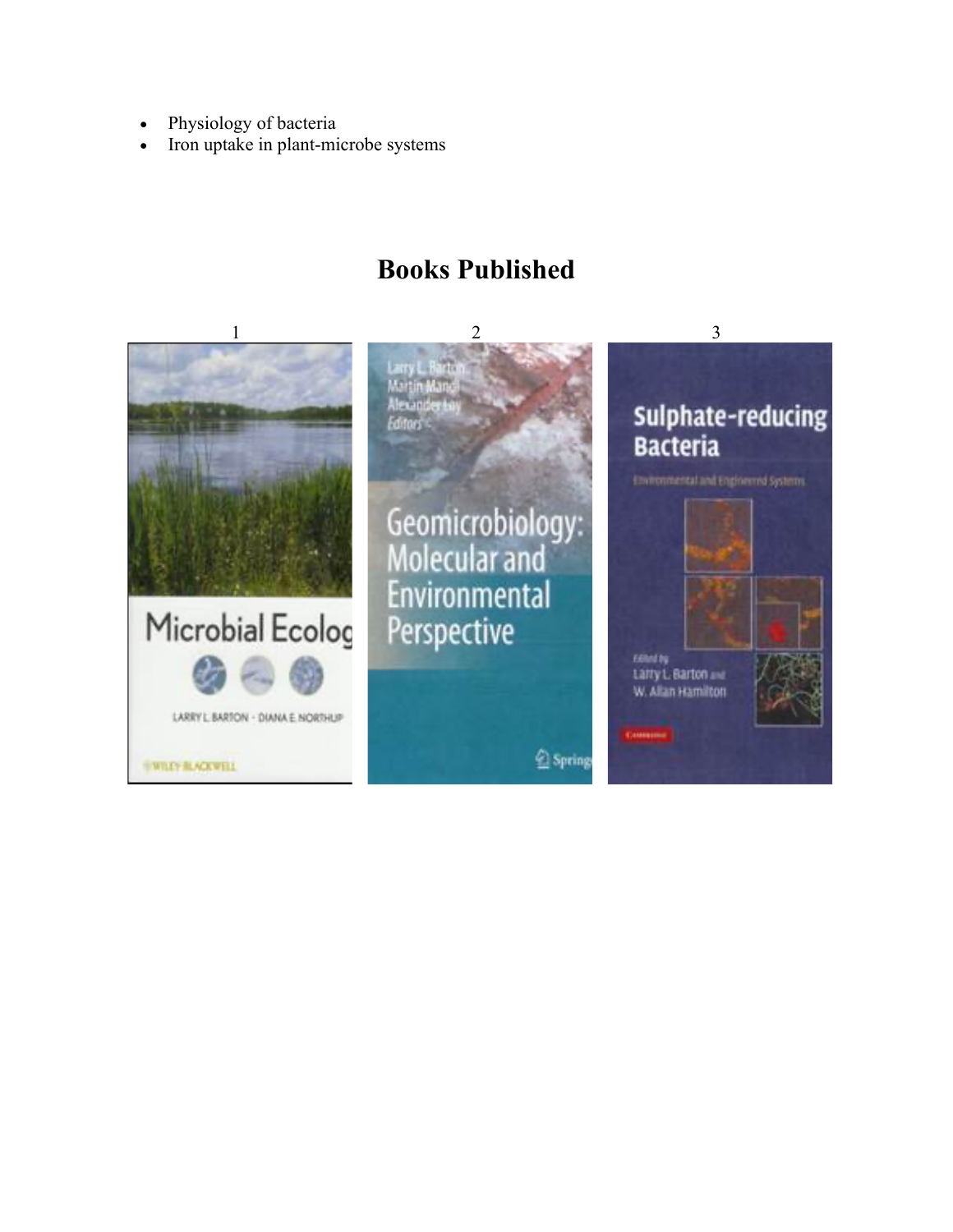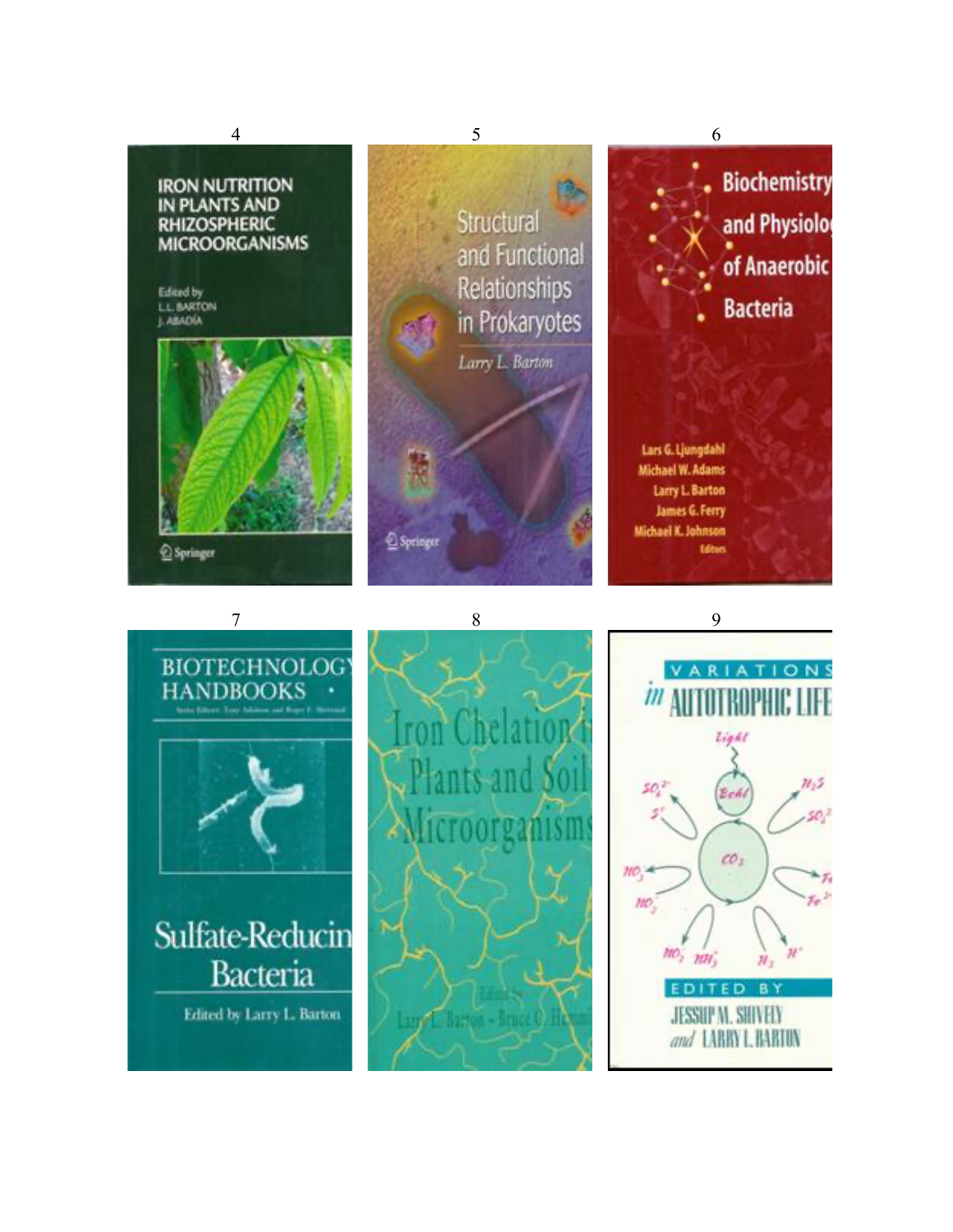**1.** L.L. **Barton** & D.E. Northup. Wiley, 2011. ISBN: 978-1-118-01584-1 (oBook) ISBN: 978-1-118-01582-7 (ePDF)

**2.** L.L. **Barton**, M. Mandl & A. Loy, Eds. Springer, 2010. ISBN 978-90-481-9203-8 (HB). ISBN 978-90-481-9204-5 (ebook)

**3.** L.L. **Barton** & W.A. Hamilton, Eds. Cambridge University Press, 2007. ISBN 978-0-521-85485-6 (HB)

**4.** L.L. **Barton** & Javier Abadia, Eds. Springer, 2006. ISBN 978-1-4020-4742-8 (HB) ISBN 978-1-4020-6623-8 (PB) ISBN 978-1-4020-4743-5 (ebook)

**5.** L.L. **Barton**. Springer-Verlag, 2005. ISBN 0-387-20708-2 (HB)

**6.** M. Adams, L.L. **Barton**, J. Ferry, L. Ljungdahl & M. Johnson, Eds. Springer, 2003. ISBN 0-387-95592-5 (HB)

**7.** L.L. **Barton**, Ed. Plenum Publishing Co., 1994. ISBN 0306-44857-2 (HB)

**8.** L.L. **Barton** & B.C. Hemming, Eds. Academic Press, 1993. ISBN 0-12-079870-0 (HB)

**9.** J.M. Shively & L.L. **Barton**, Eds. Academic Press, 1991. ISBN 0-12-540360-9 (HB)

#### **Selected Publications**

Fauque, G.D. & L.L. **Barton**. In press, 2012. Haemoproteins in dissimilatory sulphate- and sulphur-reducing prokaryotes. *Advances in Microbia/ Physiology*.

Biswas, K.C., L.L. **Barton**, W.L. Tsui, K. Shuman, J. Gillespie & C.S. Ezeb. 2011. A novel method for the measurement of elemental selenium produced by bacterial reduction of selenite. *Journal of Microbiological Methods* 86:140 144.

Bishop, Y.M., L.L. **Barton** & G.V. Johnson. 2011. Influence of Methylobacterium on iron translocation in plants. *Biometals* 24:575-580.